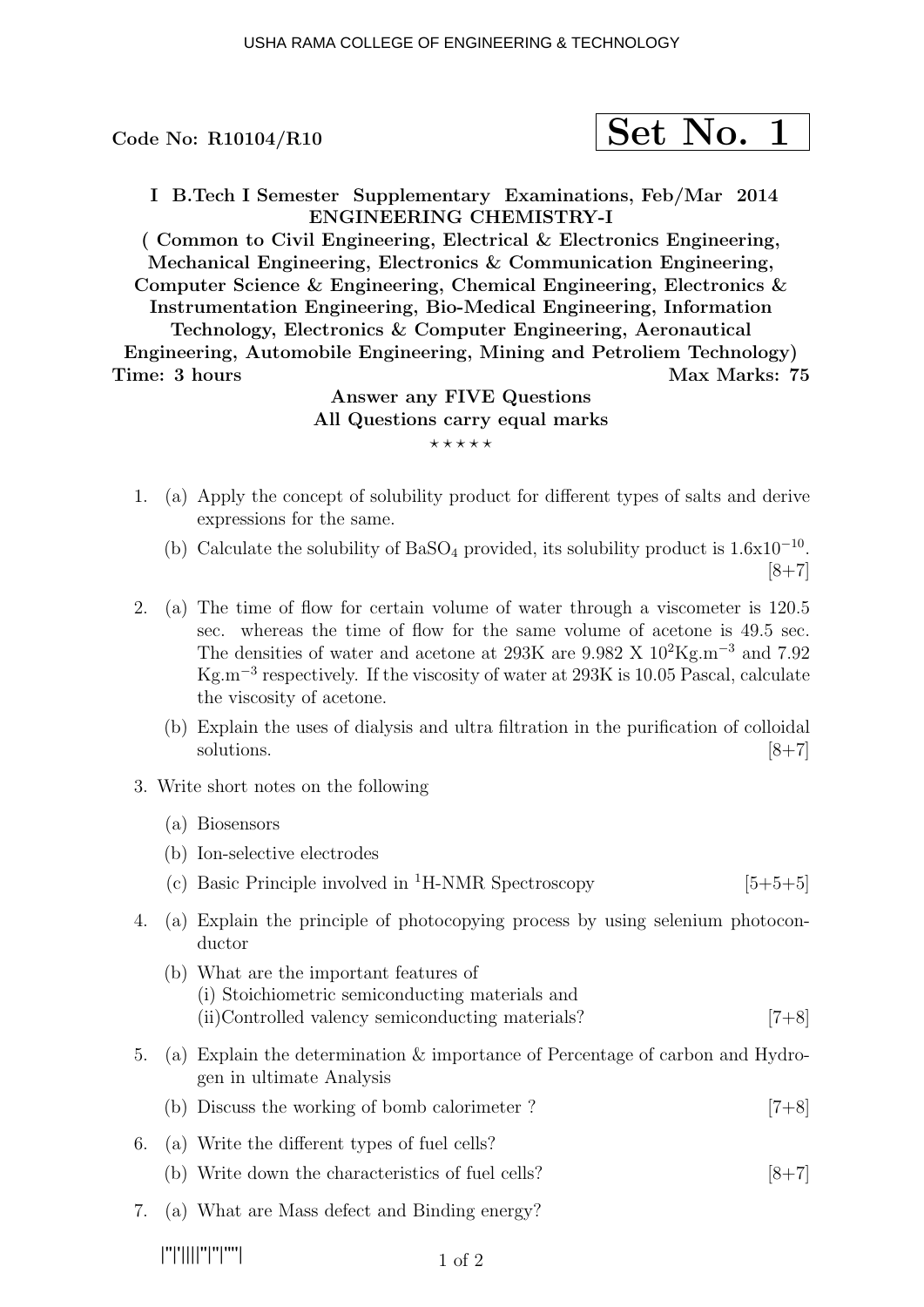# USHA RAMA COLLEGE OF ENGINEERING & TECHNOLOGY

# Code No: R10104/R10  $\boxed{\text{Set No. 1}}$

- (b) Explain nuclear stability using Binding energy concept? [8+7]
- 8. (a) What gases cause enhanced green house effect?
	- (b) What are its disadvantages? How can it be prevented? [7+8]

 $***$ \*\*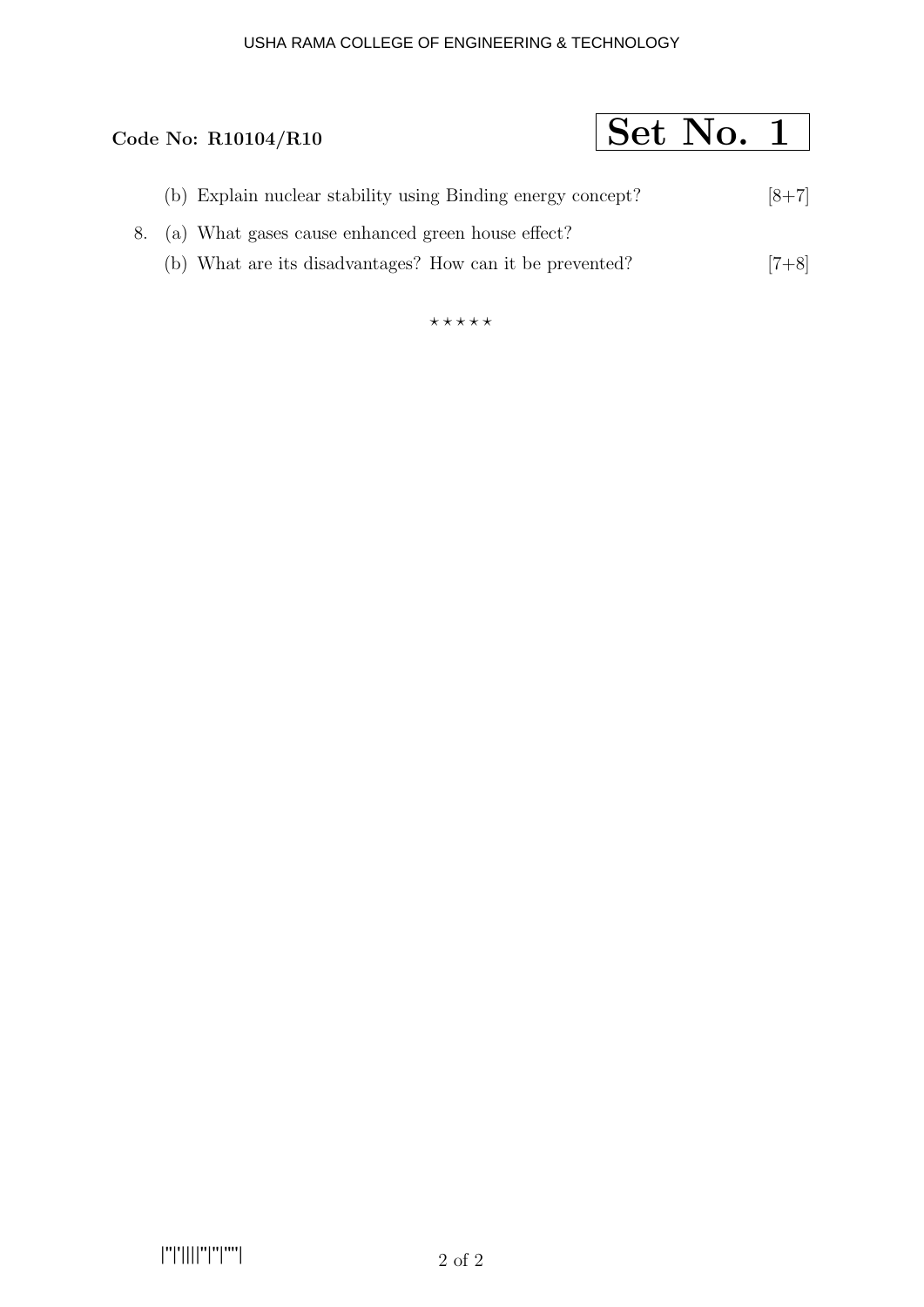| Code No: R10104/R10 | Set No. 2 |  |
|---------------------|-----------|--|
|                     |           |  |

I B.Tech I Semester Supplementary Examinations, Feb/Mar 2014 ENGINEERING CHEMISTRY-I

( Common to Civil Engineering, Electrical & Electronics Engineering, Mechanical Engineering, Electronics & Communication Engineering, Computer Science & Engineering, Chemical Engineering, Electronics & Instrumentation Engineering, Bio-Medical Engineering, Information

Technology, Electronics & Computer Engineering, Aeronautical Engineering, Automobile Engineering, Mining and Petroliem Technology) Time: 3 hours Max Marks: 75

# Answer any FIVE Questions All Questions carry equal marks  $***$ \*\*

- 1. (a) Explain the terms solubility product and common ion effect.
	- (b) What are the applications of solubility product ?  $[8+7]$
- 2. (a) Discuss on industrial applications of colloids.
	- (b) Discuss in detail the manufacture of ethyl alcohol from starch?  $[8+7]$
- 3. (a) How can you estimate fluoride, chloride and nitrate ions quantitatively using ion-selective electrodes
	- (b) Explain Coupling constant in brief.  $[12+3]$
- 4. (a) Write note on various types of semiconductors
	- (b) What is doping? Discuss different doping techniques to prepare semiconductors
	- (c) Explain phenomenon of superconductivity  $[5+7+3]$
- 5. (a) Explain carbonization of coal?
	- (b) Differentiate low temperature and High temperature carbonization. [7+8]
- 6. (a) What is concentration cell? Explain with suitable example Derive the expression for emf of concentration cell?
	- (b) Write notes on calomel electrode  $[10+5]$
- 7. (a) Where are the atomic power stations in India? Mention them.
	- (b) Describe the principle and working process of a nuclear power plant.  $[3+12]$
- 8. (a) Define solar constant. Give its value on the upper atmosphere and on the lower atmosphere.
	- (b) How are solar energy devices are classified? Explain.
	- (c) What is the use of plane mirror of a box type of solar cooker?  $[5+5+5]$

 $***$ \*\*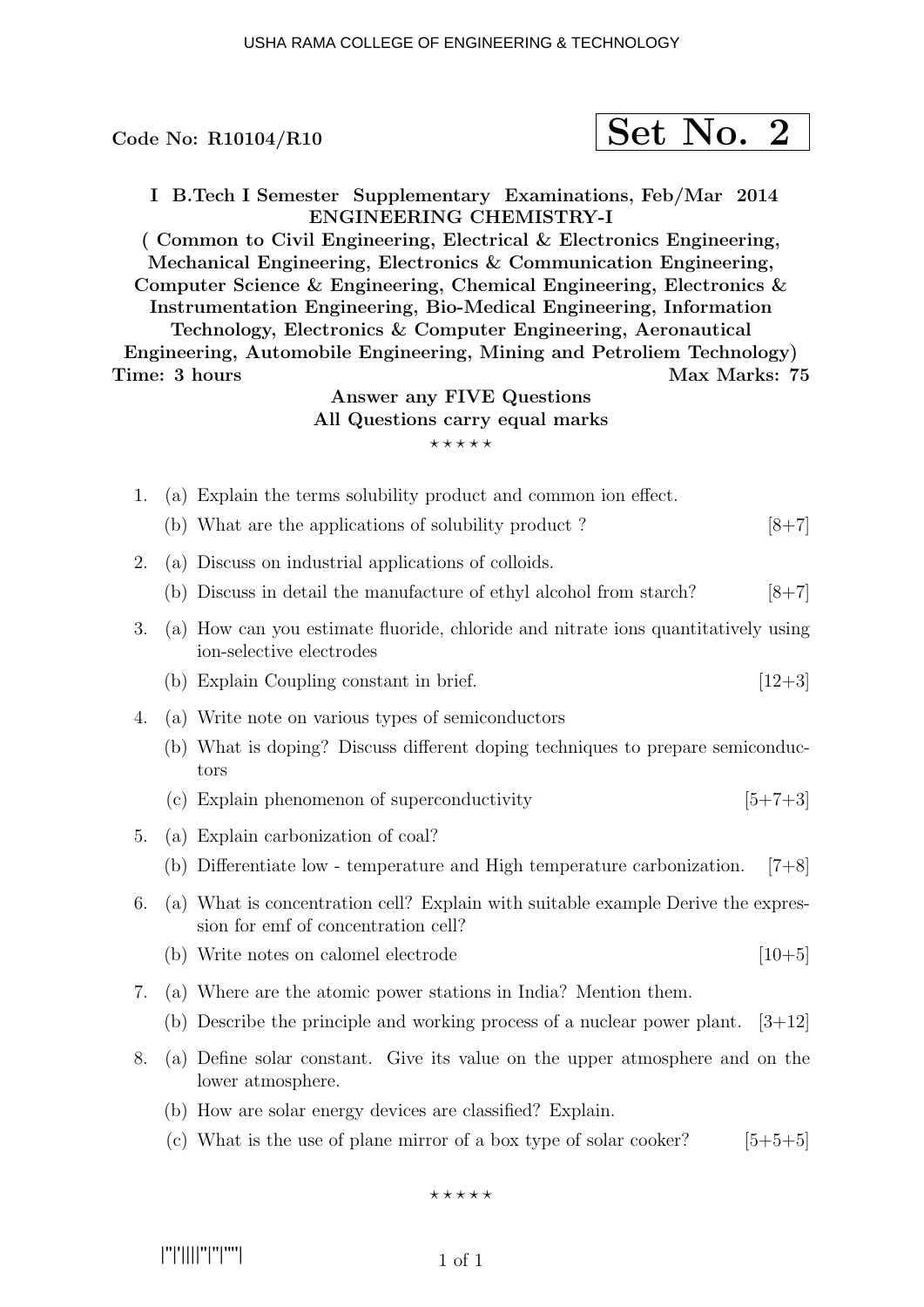### Code No:  $R10104/R10$

|--|--|--|

I B.Tech I Semester Supplementary Examinations, Feb/Mar 2014 ENGINEERING CHEMISTRY-I

( Common to Civil Engineering, Electrical & Electronics Engineering, Mechanical Engineering, Electronics & Communication Engineering, Computer Science & Engineering, Chemical Engineering, Electronics & Instrumentation Engineering, Bio-Medical Engineering, Information

Technology, Electronics & Computer Engineering, Aeronautical Engineering, Automobile Engineering, Mining and Petroliem Technology) Time: 3 hours Max Marks: 75

# Answer any FIVE Questions All Questions carry equal marks  $***$ \*\*

- 1. (a) What is a semi-permeable membrane? Mention different types with examples.
	- (b) What are the advantages, dis- advantages and limitations of reverse osmosis?  $[8+7]$
- 2. (a) What are the different classes of colloidal systems? Explain with examples
	- (b) Write about the important characteristics of enzymes.  $[8+7]$
- 3. (a) Discuss ion-selective electrodes in detail and outline the interferences during their working.
	- (b) What is the significance of Joblonski diagram in photochemistry?  $[9+6]$
- 4. (a) What are smectic liquid crystals? How are they classified? Mention their salient features
	- (b) Outline the various applications of superconductors  $[10+5]$
- 5. (a) Define Calorific value, Higher (or) Gross calorific value, lower (or) Net calorific value?
	- (b) Calculate the gross & net Calorific value of a sample of coal having following composition.  $C = 80\%$ ,  $H = 7\%$ ,  $O = 3\%$ ,  $S = 3.5\%$ ,  $N = 2.1\%$ , and Ash  $= 4.4\%$  [8+7]
- 6. (a) Write a notes on fuel cell
	- (b) Discuss the working principle of primary batteries? [7+8]
- 7. Write short notes on the following:

#### (a) Nuclear fission

- (b) Nuclear Fusion
- (c) Nuclear reactor  $[5+5+5]$
- 8. (a) What is green house effect? Explain.
	- (b) How it is useful to mankind?  $[8+7]$

 $***$ \*\*

|''|'||||''|''|''''|